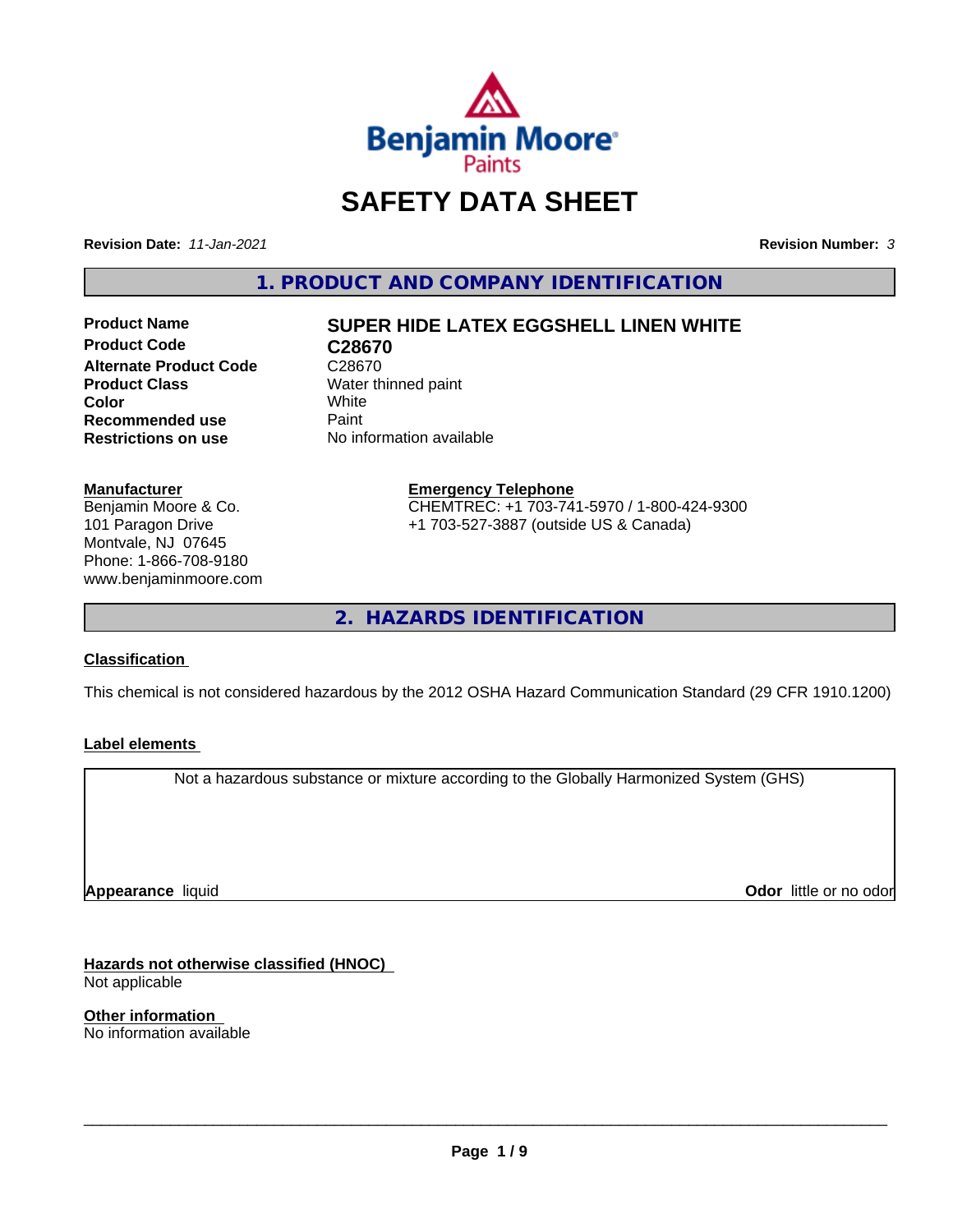**WARNING:** This product contains isothiazolinone compounds at levels of <0.1%. These substances are biocides commonly found in most paints and a variety of personal care products as a preservative. Certain individuals may be sensitive or allergic to these substances, even at low levels.

# **3. COMPOSITION INFORMATION ON COMPONENTS**

| <b>Chemical name</b>                      | CAS No.    | Weight-%    |
|-------------------------------------------|------------|-------------|
| Titanium dioxide                          | 13463-67-7 | $10 - 15$   |
| Limestone                                 | 1317-65-3  | $5 - 10$    |
| Kaolin, calcined                          | 92704-41-1 | - 5         |
| Silica amorphous                          | 7631-86-9  | - 5         |
| Propanoic acid, 2-methyl-, monoester with | 25265-77-4 | 1 - 5       |
| 2,2,4-trimethyl-1,3-pentanediol           |            |             |
| Ammonia                                   | 7664-41-7  | $0.1 - 0.5$ |

|                                                  | 4. FIRST AID MEASURES                                                                                    |
|--------------------------------------------------|----------------------------------------------------------------------------------------------------------|
| <b>General Advice</b>                            | No hazards which require special first aid measures.                                                     |
| <b>Eye Contact</b>                               | Rinse thoroughly with plenty of water for at least 15 minutes and consult a<br>physician.                |
| <b>Skin Contact</b>                              | Wash off immediately with soap and plenty of water while removing all<br>contaminated clothes and shoes. |
| <b>Inhalation</b>                                | Move to fresh air. If symptoms persist, call a physician.                                                |
| Ingestion                                        | Clean mouth with water and afterwards drink plenty of water. Consult a physician<br>if necessary.        |
| <b>Most Important</b><br><b>Symptoms/Effects</b> | None known.                                                                                              |
| <b>Notes To Physician</b>                        | Treat symptomatically.                                                                                   |
|                                                  | 5. FIRE-FIGHTING MEASURES                                                                                |

| <b>Suitable Extinguishing Media</b>                   | Use extinguishing measures that are appropriate to local<br>circumstances and the surrounding environment.                                   |
|-------------------------------------------------------|----------------------------------------------------------------------------------------------------------------------------------------------|
| Protective equipment and precautions for firefighters | As in any fire, wear self-contained breathing apparatus<br>pressure-demand, MSHA/NIOSH (approved or equivalent)<br>and full protective gear. |
| <b>Specific Hazards Arising From The Chemical</b>     | Closed containers may rupture if exposed to fire or<br>extreme heat.                                                                         |
| Sensitivity to mechanical impact                      | No                                                                                                                                           |
| Sensitivity to static discharge                       | No                                                                                                                                           |
| <b>Flash Point Data</b>                               |                                                                                                                                              |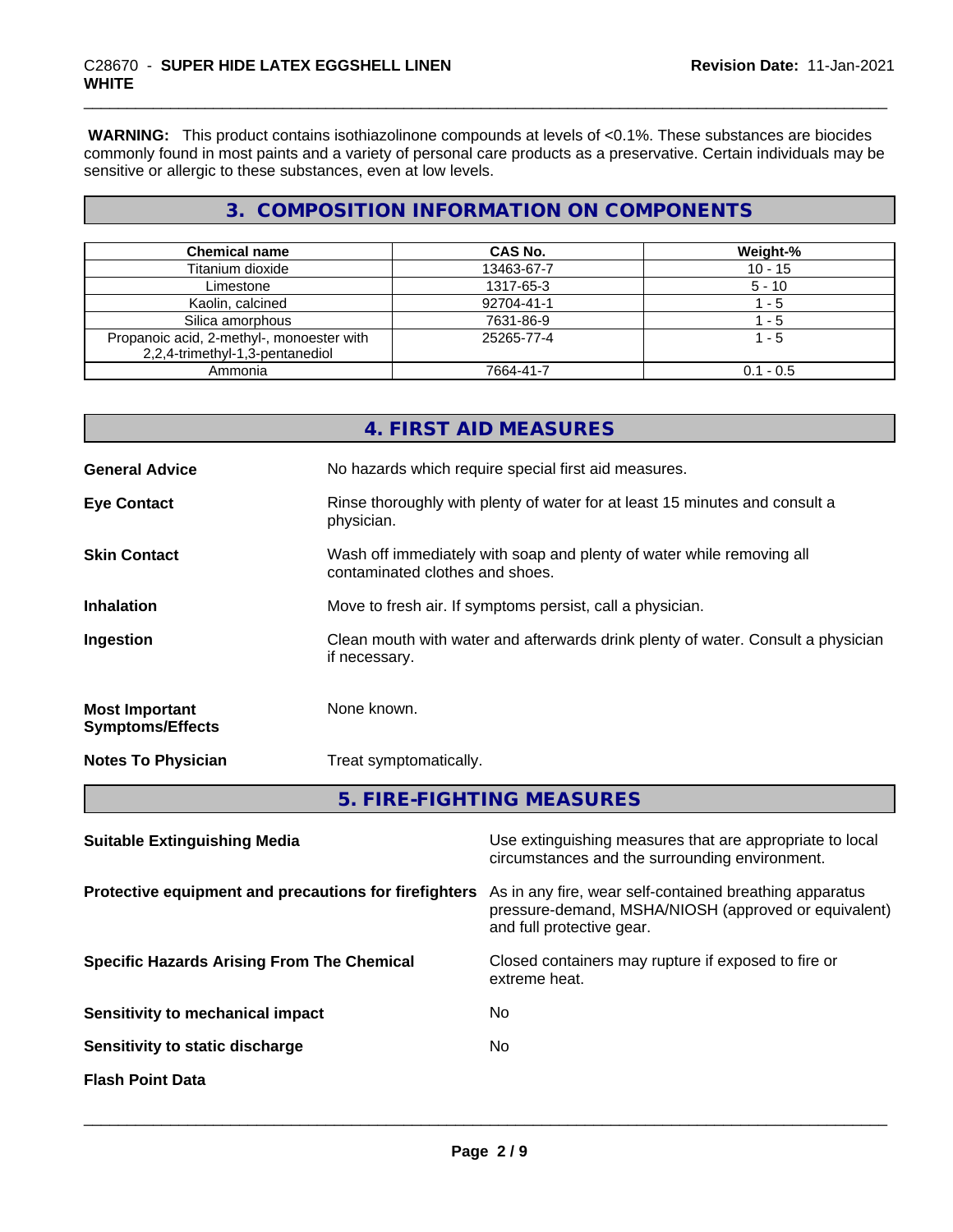| Flash point (°F)<br>Flash Point (°C)<br><b>Method</b>                                        |                 | Not applicable<br>Not applicable<br>Not applicable |                                |
|----------------------------------------------------------------------------------------------|-----------------|----------------------------------------------------|--------------------------------|
| <b>Flammability Limits In Air</b>                                                            |                 |                                                    |                                |
| Lower flammability limit:<br><b>Upper flammability limit:</b>                                |                 | Not applicable<br>Not applicable                   |                                |
| <b>NFPA</b><br>Health: 1                                                                     | Flammability: 0 | <b>Instability: 0</b>                              | <b>Special: Not Applicable</b> |
| <b>NFPA Legend</b><br>0 - Not Hazardous<br>$\mathcal{A}$ of $\mathcal{A}$ is $\mathcal{A}$ . |                 |                                                    |                                |

- 1 Slightly
- 2 Moderate
- 3 High
- 4 Severe

*The ratings assigned are only suggested ratings, the contractor/employer has ultimate responsibilities for NFPA ratings where this system is used.*

*Additional information regarding the NFPA rating system is available from the National Fire Protection Agency (NFPA) at www.nfpa.org.*

# **6. ACCIDENTAL RELEASE MEASURES**

| <b>Personal Precautions</b>      | Avoid contact with skin, eyes and clothing. Ensure adequate ventilation.                                                                                                         |
|----------------------------------|----------------------------------------------------------------------------------------------------------------------------------------------------------------------------------|
| <b>Other Information</b>         | Prevent further leakage or spillage if safe to do so.                                                                                                                            |
| <b>Environmental precautions</b> | See Section 12 for additional Ecological Information.                                                                                                                            |
| <b>Methods for Cleaning Up</b>   | Soak up with inert absorbent material. Sweep up and shovel into suitable<br>containers for disposal.                                                                             |
|                                  | 7. HANDLING AND STORAGE                                                                                                                                                          |
| Handling                         | Avoid contact with skin, eyes and clothing. Avoid breathing vapors, spray mists or<br>sanding dust. In case of insufficient ventilation, wear suitable respiratory<br>equipment. |
| <b>Storage</b>                   | Keep container tightly closed. Keep out of the reach of children.                                                                                                                |
| <b>Incompatible Materials</b>    | No information available                                                                                                                                                         |

# **8. EXPOSURE CONTROLS/PERSONAL PROTECTION**

### **Exposure Limits**

| <b>Chemical name</b> | <b>ACGIH TLV</b>         | <b>OSHA PEL</b>                                        |
|----------------------|--------------------------|--------------------------------------------------------|
| Titanium dioxide     | TWA: $10 \text{ mg/m}^3$ | 15 mg/m $3$ - TWA                                      |
| Limestone            | N/E                      | 15 mg/m <sup>3</sup> - TWA<br>$5 \text{ mg/m}^3$ - TWA |
| Silica amorphous     | N/E                      | 20 mppcf - TWA                                         |
| Ammonia              | STEL: 35 ppm             | 50 ppm - TWA                                           |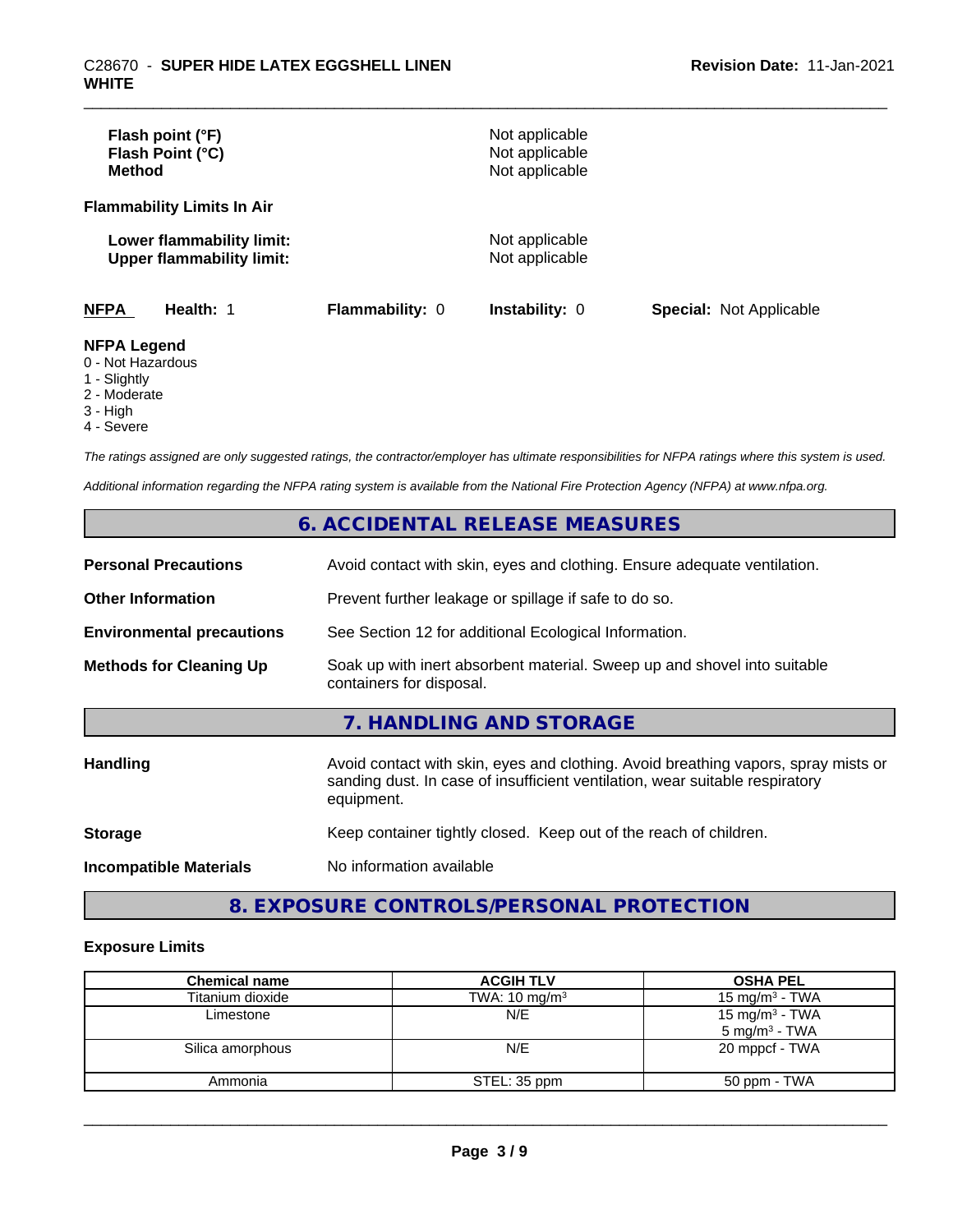# \_\_\_\_\_\_\_\_\_\_\_\_\_\_\_\_\_\_\_\_\_\_\_\_\_\_\_\_\_\_\_\_\_\_\_\_\_\_\_\_\_\_\_\_\_\_\_\_\_\_\_\_\_\_\_\_\_\_\_\_\_\_\_\_\_\_\_\_\_\_\_\_\_\_\_\_\_\_\_\_\_\_\_\_\_\_\_\_\_\_\_\_\_ C28670 - **SUPER HIDE LATEX EGGSHELL LINEN WHITE**

#### **Legend**

ACGIH - American Conference of Governmental Industrial Hygienists Exposure Limits OSHA - Occupational Safety & Health Administration Exposure Limits N/E - Not Established

| <b>Engineering Measures</b> | Ensure adequate ventilation, especially in confined areas. |
|-----------------------------|------------------------------------------------------------|
|                             |                                                            |

| <b>Personal Protective Equipment</b> |                                                                          |
|--------------------------------------|--------------------------------------------------------------------------|
| ____                                 | $\mathbf{A}$ . $\mathbf{A}$ . $\mathbf{A}$ . $\mathbf{A}$ . $\mathbf{A}$ |

| <b>Eye/Face Protection</b>    | Safety glasses with side-shields.                                        |
|-------------------------------|--------------------------------------------------------------------------|
| <b>Skin Protection</b>        | Protective gloves and impervious clothing.                               |
| <b>Respiratory Protection</b> | In case of insufficient ventilation wear suitable respiratory equipment. |
|                               |                                                                          |
| <b>Hygiene Measures</b>       | Avoid contact with skin, eyes and clothing. Remove and wash contaminated |

clothing before re-use. Wash thoroughly after handling.

# **9. PHYSICAL AND CHEMICAL PROPERTIES**

**Appearance** liquid **Odor** little or no odor **Odor Threshold No information available No information available Density (lbs/gal)** 10.3 - 10.7 **Specific Gravity** 1.23 - 1.28 **pH pH**  $\blacksquare$ **Viscosity (cps)** No information available **Solubility(ies)** No information available **Water solubility Water solubility Water solubility Water solubility Water solubility Water solution Evaporation Rate No information available No information available Vapor pressure** No information available **Vapor density Vapor** density **Wt. % Solids** 40 - 50 **Vol. % Solids** 30 - 40 **Wt. % Volatiles Vol. % Volatiles** 60 - 70 **VOC Regulatory Limit (g/L)** < 100 **Boiling Point (°F)** 212 **Boiling Point (°C)** 100 **Freezing point (°F)** 32 **Freezing Point (°C)**<br> **Flash point (°F)**<br> **Flash point (°F)**<br> **Point (°F)**<br> **Point (°F)**<br> **Point District (°F)**<br> **Point District (°F) Flash point (°F)**<br> **Flash Point (°C)**<br> **Flash Point (°C)**<br> **C Flash Point (°C) Method**<br> **Flammability (solid, gas)**<br> **Example 2018** Not applicable **Flammability (solid, gas)** Not applicable<br> **Upper flammability limit:** Not applicable **Upper flammability limit: Lower flammability limit:** Not applicable **Autoignition Temperature (°F)** No information available **Autoignition Temperature (°C)** No information available **Decomposition Temperature (°F)** No information available **Decomposition Temperature (°C)** No information available **Partition coefficient** No information available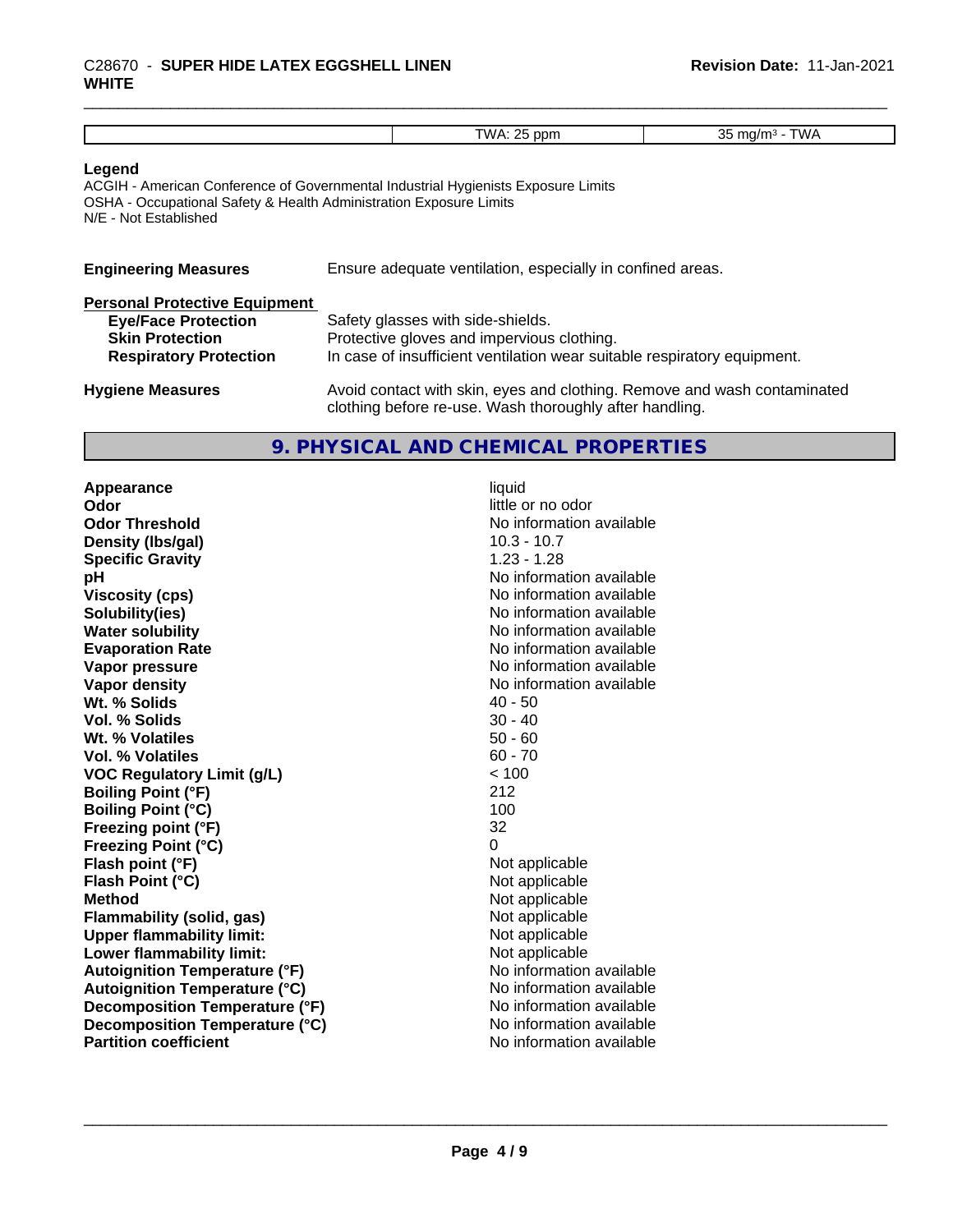# **10. STABILITY AND REACTIVITY**

| <b>Reactivity</b>                       | Not Applicable                           |
|-----------------------------------------|------------------------------------------|
| <b>Chemical Stability</b>               | Stable under normal conditions.          |
| <b>Conditions to avoid</b>              | Prevent from freezing.                   |
| <b>Incompatible Materials</b>           | No materials to be especially mentioned. |
| <b>Hazardous Decomposition Products</b> | None under normal use.                   |
| Possibility of hazardous reactions      | None under normal conditions of use.     |

# **11. TOXICOLOGICAL INFORMATION**

| <b>Product Information</b>                                                                 |                                                                                                                               |  |
|--------------------------------------------------------------------------------------------|-------------------------------------------------------------------------------------------------------------------------------|--|
| Information on likely routes of exposure                                                   |                                                                                                                               |  |
| <b>Principal Routes of Exposure</b>                                                        | Eye contact, skin contact and inhalation.                                                                                     |  |
| <b>Acute Toxicity</b>                                                                      |                                                                                                                               |  |
| <b>Product Information</b>                                                                 | No information available                                                                                                      |  |
|                                                                                            | Symptoms related to the physical, chemical and toxicological characteristics                                                  |  |
| <b>Symptoms</b>                                                                            | No information available                                                                                                      |  |
| Delayed and immediate effects as well as chronic effects from short and long-term exposure |                                                                                                                               |  |
| Eye contact                                                                                | May cause slight irritation.                                                                                                  |  |
| <b>Skin contact</b>                                                                        | Substance may cause slight skin irritation. Prolonged or repeated contact may dry                                             |  |
|                                                                                            | skin and cause irritation.                                                                                                    |  |
| <b>Inhalation</b>                                                                          | May cause irritation of respiratory tract.<br>Ingestion may cause gastrointestinal irritation, nausea, vomiting and diarrhea. |  |
| Ingestion<br><b>Sensitization</b>                                                          | No information available                                                                                                      |  |
| <b>Neurological Effects</b>                                                                | No information available.                                                                                                     |  |
| <b>Mutagenic Effects</b>                                                                   | No information available.                                                                                                     |  |
| <b>Reproductive Effects</b>                                                                | No information available.                                                                                                     |  |
| <b>Developmental Effects</b>                                                               | No information available.                                                                                                     |  |
| <b>Target organ effects</b>                                                                | No information available.                                                                                                     |  |
| <b>STOT - single exposure</b>                                                              | No information available.                                                                                                     |  |
| <b>STOT - repeated exposure</b>                                                            | No information available.                                                                                                     |  |
| Other adverse effects                                                                      | No information available.                                                                                                     |  |
| <b>Aspiration Hazard</b>                                                                   | No information available                                                                                                      |  |
| <b>Numerical measures of toxicity</b>                                                      |                                                                                                                               |  |

**The following values are calculated based on chapter 3.1 of the GHS document**

| ATEmix (oral)          | 50858 mg/kg |
|------------------------|-------------|
| <b>ATEmix (dermal)</b> | 78800 mg/kg |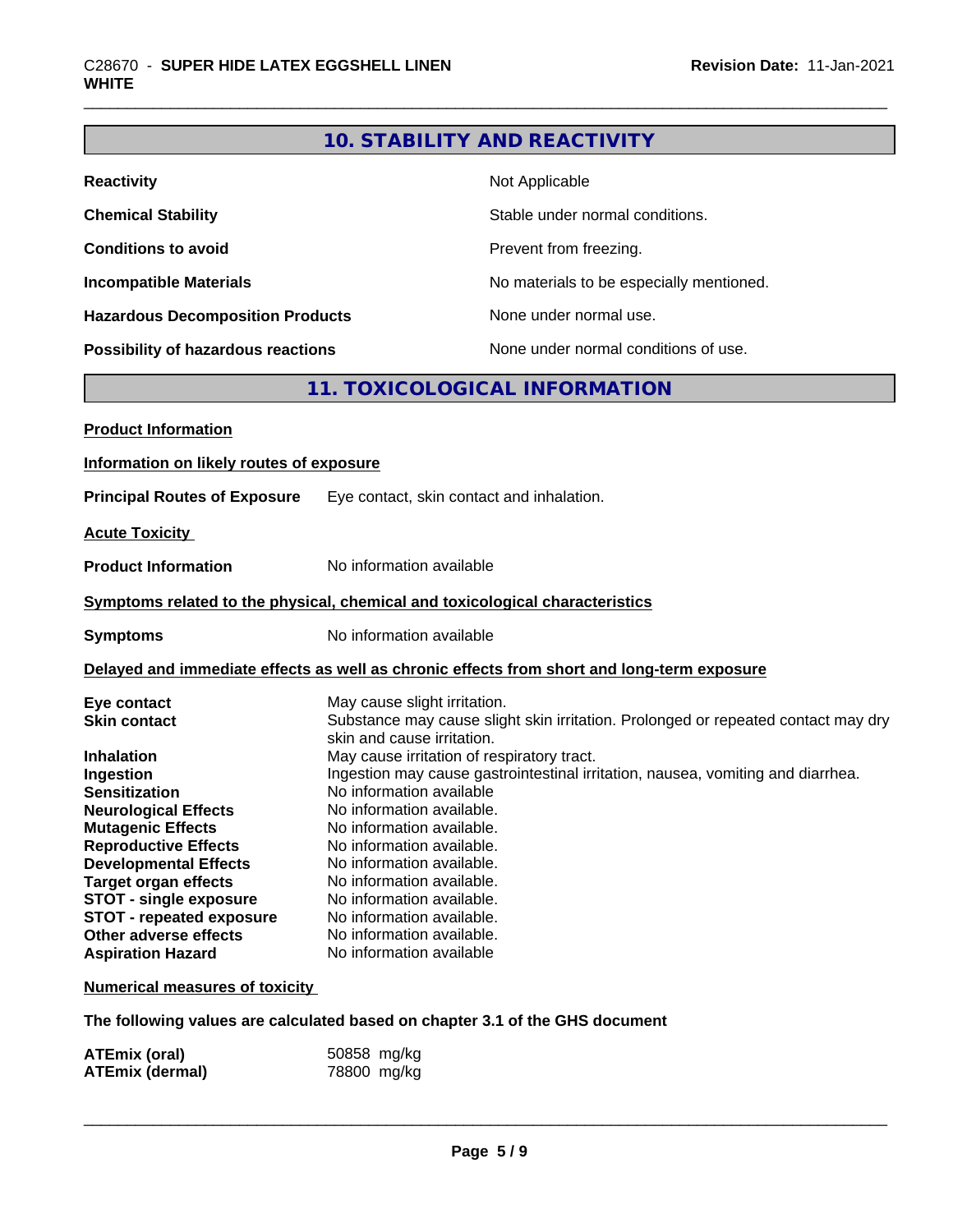#### **ATEmix (inhalation-dust/mist)** 380.8 mg/L

#### **Component Information**

**WHITE**

| Chemical name                                                                                 | Oral LD50             | Dermal LD50             | Inhalation LC50        |
|-----------------------------------------------------------------------------------------------|-----------------------|-------------------------|------------------------|
| Titanium dioxide<br>13463-67-7                                                                | $> 10000$ mg/kg (Rat) |                         |                        |
| Kaolin, calcined<br>92704-41-1                                                                | $>$ 2000 mg/kg (Rat)  |                         |                        |
| Silica amorphous<br>7631-86-9                                                                 | $= 7900$ mg/kg (Rat)  | $>$ 2000 mg/kg (Rabbit) | $> 2.2$ mg/L (Rat) 1 h |
| Propanoic acid, 2-methyl-,<br>monoester with<br>2,2,4-trimethyl-1,3-pentanediol<br>25265-77-4 | $=$ 3200 mg/kg (Rat)  | $> 15200$ mg/kg (Rat)   | -                      |
| Ammonia<br>7664-41-7                                                                          | $=$ 350 mg/kg (Rat)   |                         | $= 2000$ ppm (Rat) 4 h |

#### **Chronic Toxicity**

#### **Carcinogenicity**

*The information below indicateswhether each agency has listed any ingredient as a carcinogen:.*

| <b>Chemical</b><br>name         | <b>IARC</b>                    | <b>NTP</b> | ດເ⊔າ<br>∪J∏≁   |
|---------------------------------|--------------------------------|------------|----------------|
|                                 | . .<br>2B<br>Possible<br>Human |            | Listed<br>____ |
| <br>. dioxide<br><b>itanium</b> | Carcinogen                     |            |                |

• Although IARC has classified titanium dioxide as possibly carcinogenic to humans (2B), their summary concludes: "No significant exposure to titanium dioxide is thought to occur during the use of products in which titanium dioxide is bound to other materials, such as paint."

#### **Legend**

IARC - International Agency for Research on Cancer NTP - National Toxicity Program OSHA - Occupational Safety & Health Administration

**12. ECOLOGICAL INFORMATION**

### **Ecotoxicity Effects**

The environmental impact of this product has not been fully investigated.

#### **Product Information**

#### **Acute Toxicity to Fish**

No information available

#### **Acute Toxicity to Aquatic Invertebrates**

No information available

#### **Acute Toxicity to Aquatic Plants**

No information available

#### **Persistence / Degradability**

No information available.

#### **Bioaccumulation**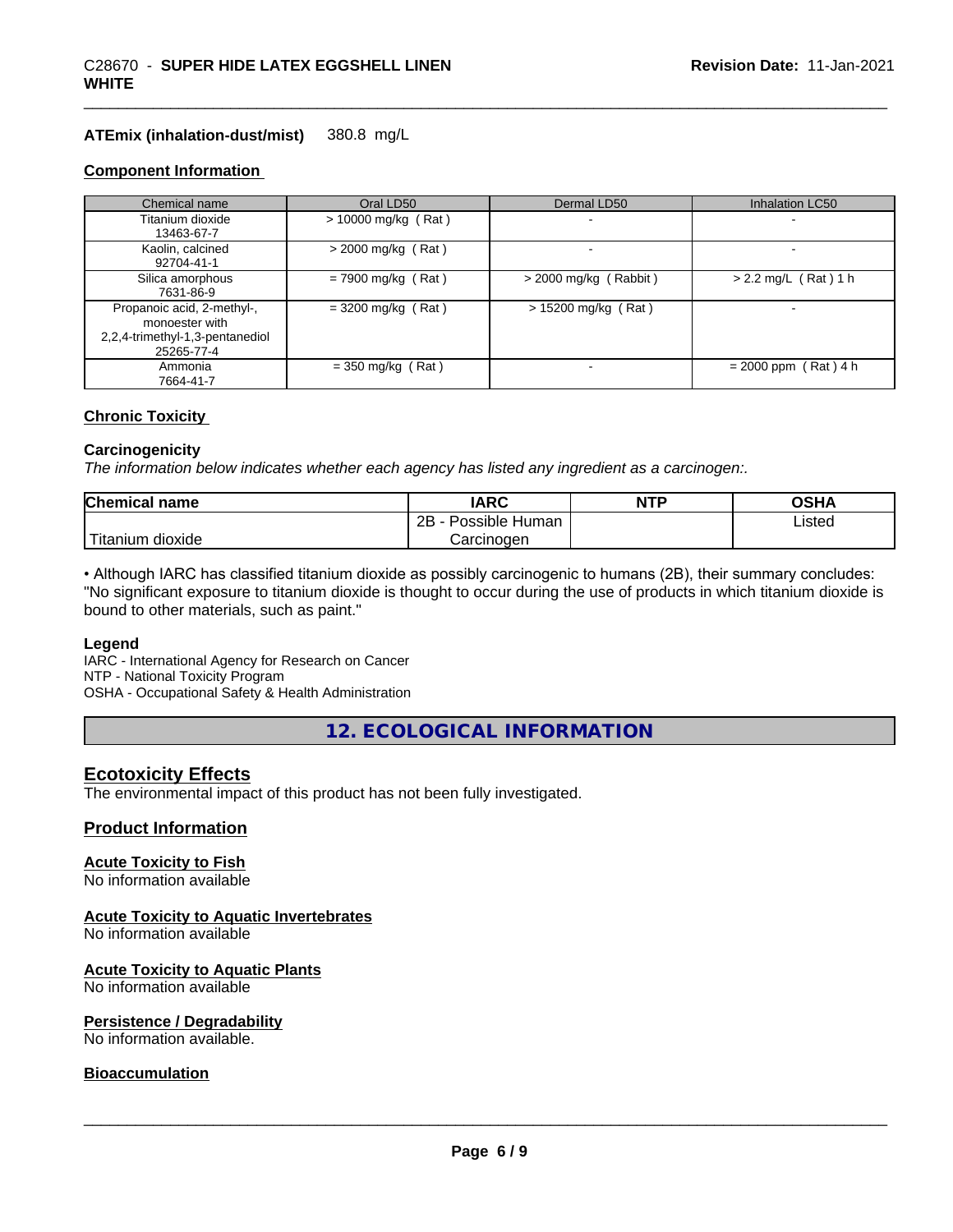There is no data for this product.

## **Mobility in Environmental Media**

No information available.

#### **Ozone**

No information available

### **Component Information**

### **Acute Toxicity to Fish**

Titanium dioxide  $\overline{\text{LC50:}}$  > 1000 mg/L (Fathead Minnow - 96 hr.)

#### **Acute Toxicity to Aquatic Invertebrates**

No information available

## **Acute Toxicity to Aquatic Plants**

No information available

|                                                  | 13. DISPOSAL CONSIDERATIONS                                                                                                                                                                                               |
|--------------------------------------------------|---------------------------------------------------------------------------------------------------------------------------------------------------------------------------------------------------------------------------|
| <b>Waste Disposal Method</b>                     | Dispose of in accordance with federal, state, and local regulations. Local<br>requirements may vary, consult your sanitation department or state-designated<br>environmental protection agency for more disposal options. |
|                                                  | <b>14. TRANSPORT INFORMATION</b>                                                                                                                                                                                          |
| <b>DOT</b>                                       | Not regulated                                                                                                                                                                                                             |
| <b>ICAO/IATA</b>                                 | Not regulated                                                                                                                                                                                                             |
| <b>IMDG/IMO</b>                                  | Not regulated                                                                                                                                                                                                             |
|                                                  | <b>15. REGULATORY INFORMATION</b>                                                                                                                                                                                         |
| <b>International Inventories</b>                 |                                                                                                                                                                                                                           |
| <b>TSCA: United States</b><br><b>DSL: Canada</b> | Yes - All components are listed or exempt.<br>Yes - All components are listed or exempt.                                                                                                                                  |
| <b>Federal Regulations</b>                       |                                                                                                                                                                                                                           |
|                                                  |                                                                                                                                                                                                                           |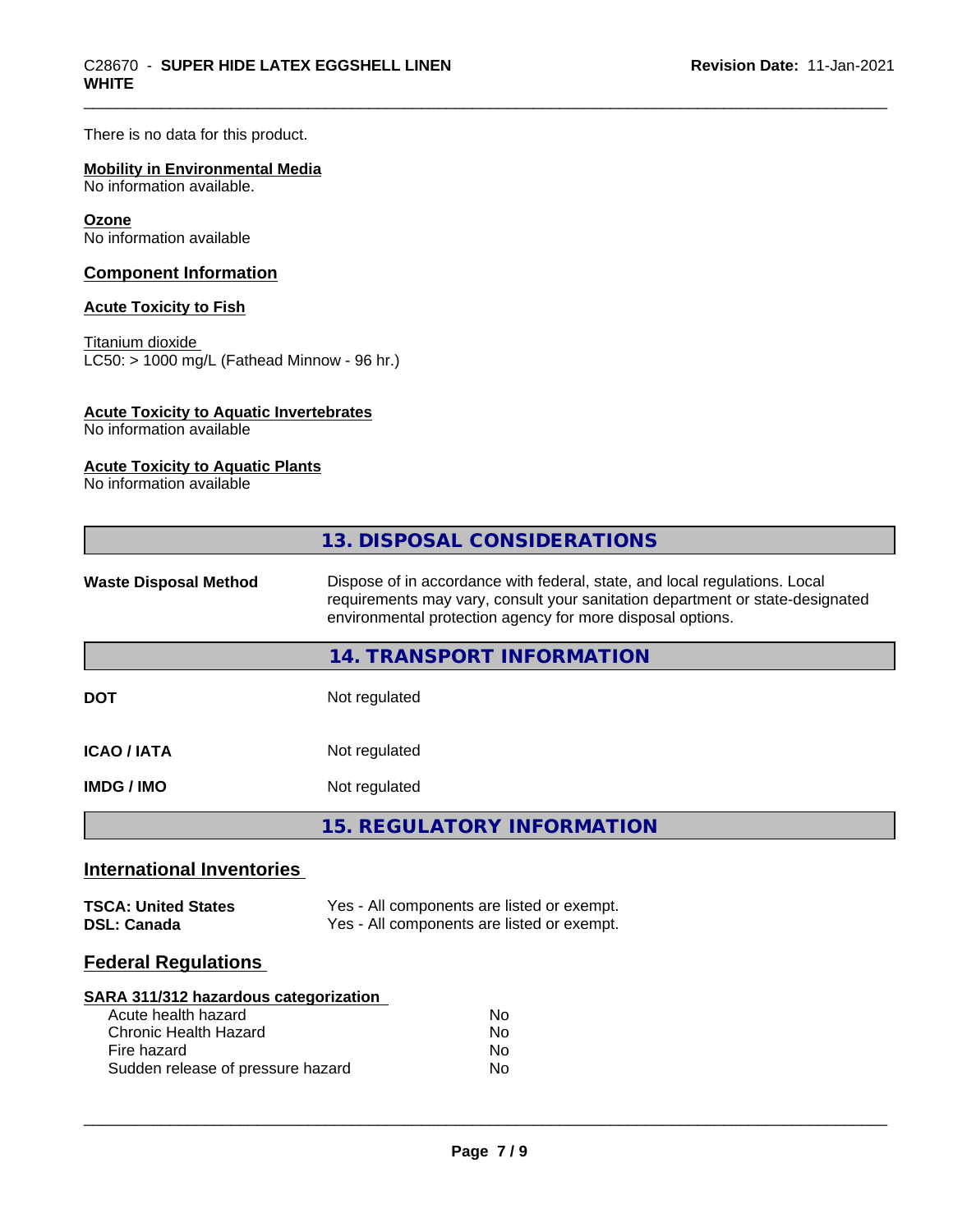Reactive Hazard No. No. 2014

#### **SARA 313**

Section 313 of Title III of the Superfund Amendments and Reauthorization Act of 1986 (SARA). This product contains a chemical or chemicals which are subject to the reporting requirements of the Act and Title 40 of the Code of Federal Regulations, Part 372:

*None*

#### **Clean Air Act,Section 112 Hazardous Air Pollutants (HAPs) (see 40 CFR 61)**

This product contains the following HAPs:

*None*

# **US State Regulations**

#### **California Proposition 65**

**WARNING:** Cancer and Reproductive Harm– www.P65warnings.ca.gov

#### **State Right-to-Know**

| <b>Chemical name</b> | <b>Massachusetts</b> | <b>New Jersey</b> | Pennsylvania |
|----------------------|----------------------|-------------------|--------------|
| Titanium dioxide     |                      |                   |              |
| _imestone            |                      |                   |              |
| Silica amorphous     |                      |                   |              |

**Legend**

X - Listed

# **16. OTHER INFORMATION**

**HMIS** - **Health:** 1 **Flammability:** 0 **Reactivity:** 0 **PPE:** -

 $\overline{\phantom{a}}$  ,  $\overline{\phantom{a}}$  ,  $\overline{\phantom{a}}$  ,  $\overline{\phantom{a}}$  ,  $\overline{\phantom{a}}$  ,  $\overline{\phantom{a}}$  ,  $\overline{\phantom{a}}$  ,  $\overline{\phantom{a}}$  ,  $\overline{\phantom{a}}$  ,  $\overline{\phantom{a}}$  ,  $\overline{\phantom{a}}$  ,  $\overline{\phantom{a}}$  ,  $\overline{\phantom{a}}$  ,  $\overline{\phantom{a}}$  ,  $\overline{\phantom{a}}$  ,  $\overline{\phantom{a}}$ 

#### **HMIS Legend**

- 0 Minimal Hazard
- 1 Slight Hazard
- 2 Moderate Hazard
- 3 Serious Hazard
- 4 Severe Hazard
- \* Chronic Hazard

X - Consult your supervisor or S.O.P. for "Special" handling instructions.

*Note: The PPE rating has intentionally been left blank. Choose appropriate PPE that will protect employees from the hazards the material will present under the actual normal conditions of use.*

*Caution: HMISÒ ratings are based on a 0-4 rating scale, with 0 representing minimal hazards or risks, and 4 representing significant hazards or risks. Although HMISÒ ratings are not required on MSDSs under 29 CFR 1910.1200, the preparer, has chosen to provide them. HMISÒ ratings are to be used only in conjunction with a fully implemented HMISÒ program by workers who have received appropriate HMISÒ training. HMISÒ is a registered trade and service mark of the NPCA. HMISÒ materials may be purchased exclusively from J. J. Keller (800) 327-6868.*